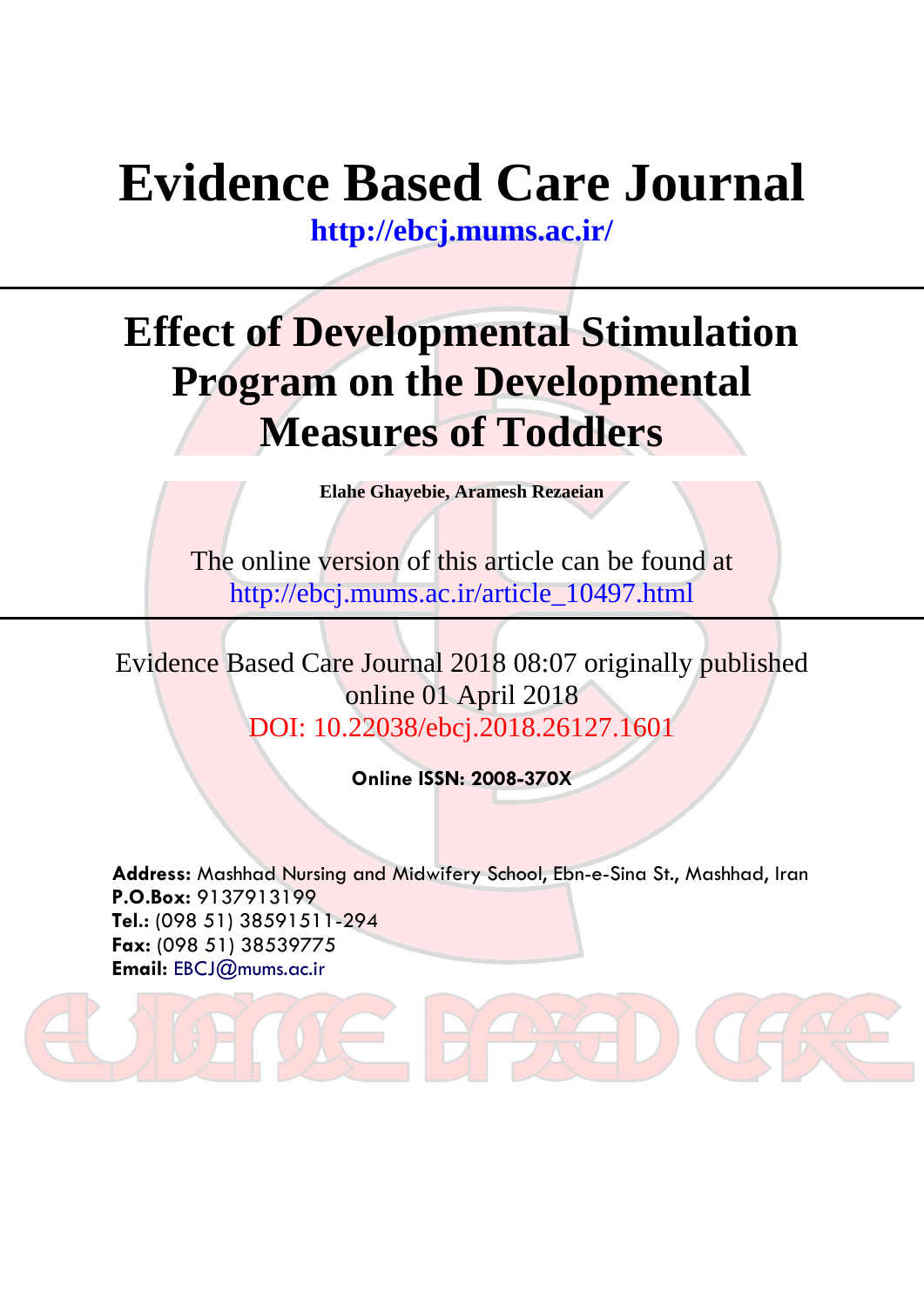

**Evidence Based Care Journal** 

Original Article



### **Effect of Developmental Stimulation Program on the Developmental Measures of Toddlers**

Elahe Ghayebie<sup>1</sup>, Aramesh Rezaeian<sup>2\*</sup>

**Received**: 25/09/2017 **Accepted**: 14/03/2018

Evidence Based Care Journal, 8 (1): 7-16

#### **Abstract**

**Background:** The variability in the developmental skills is reduced after the first three years of life; therefore, it is necessary to identify and manage early developmental delays.

**Aim:** The aim of this study was to investigate the effect of developmental stimulation program on the developmental measures of the toddlers.

**Method:** The present randomized controlled clinical trial was conducted on 31 toddlers aged 1-3 years residing at Ali Asghar Foster Care Center within 2016-2017. Developmental interventions were carried out based on the modified guidelines of West Virginia Early Learning Standards Framework for eight weeks (three 2-hour sessions a week). The interventions included a range of age- and developmental-specific activities described in the given guidelines. Child development age was measured based on motor dimensions (i.e., gross and fine) and language development (i.e., receptive and expressive) before and after the intervention. The data were analyzed in SPSS software (version 11) using independent t-test and Chi-square test.

**Results:** The mean ages of the participants in the control and intervention groups were 19.9 $\pm$ 5.5 and 20 $\pm$ 6.02, respectively (P=0.62). The mean ages of receptive language development (P=0.003), expressive language development  $(P<0.001)$ , and gross motor development  $(P=0.02)$  were significantly different between the two groups. However, there was no significant difference between the two groups regarding the fine motor development  $(P=0.96)$ .

**Implications for Practice:** The developmental stimulation program was effective in the receptive language, expressive language, and gross motor development. However, it exerted no significant effect on fine motor development.

**Keywords:** Child, Development, Toddler age

\* Corresponding author, Email: rezaeiana@mums.ac.ir

<sup>1.</sup> Instructor, Department of Pediatric Nursing, School of Nursing and Midwifery, Mashhad University of Medical Sciences, Mashhad, Iran

<sup>2.</sup> MSc in Nursing, Dr. Sheikh Hospital, Mashhad University of Medical Sciences, Mashhad, Iran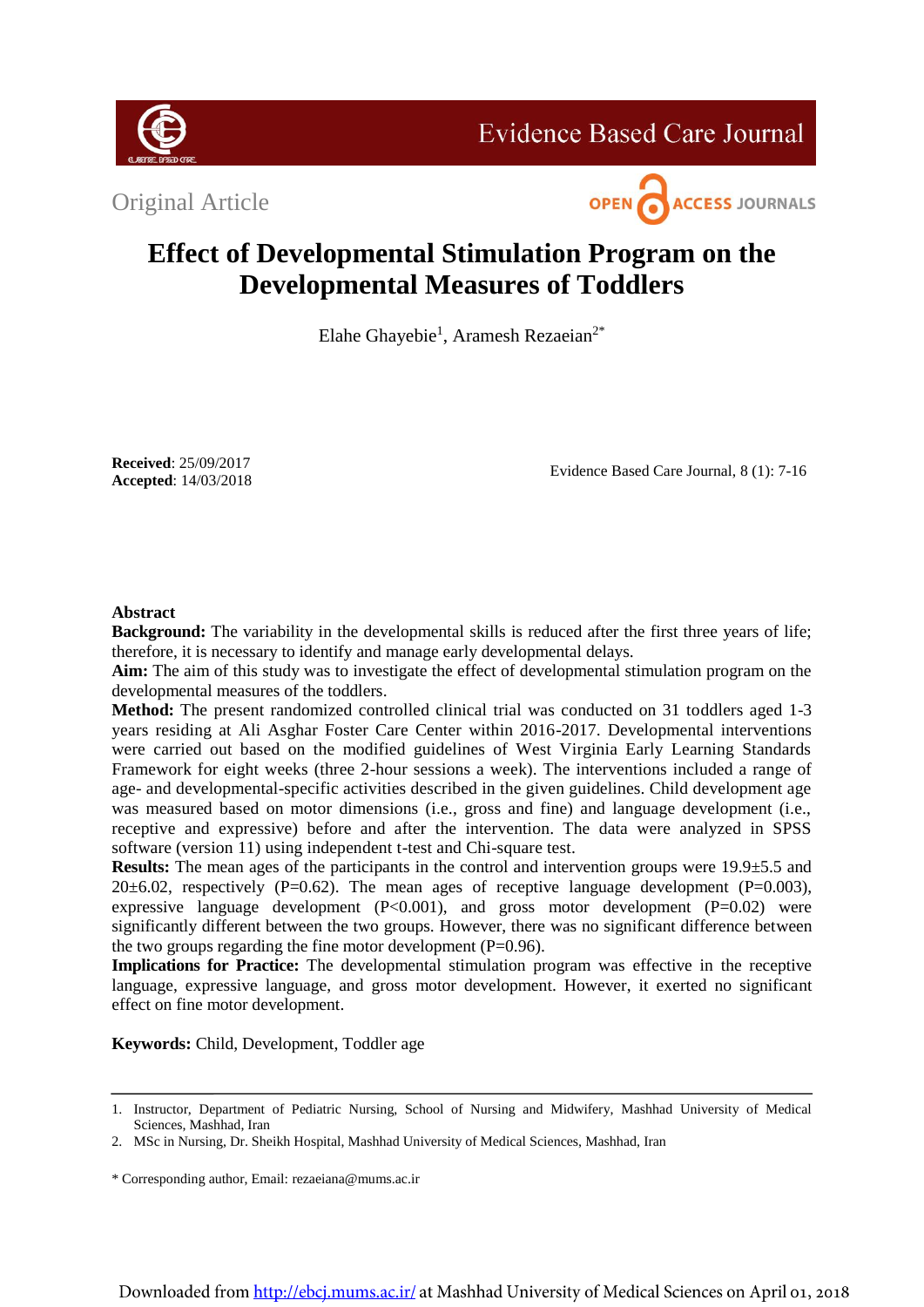#### **Introduction**

Development is characterized by a progressive increase in skill and capacity, which has different dimensions of gross, fine, language, and socioemotional motor skills (1). The subjects living in foster care centers are among the high-risk populations for developmental delay (2, 3). According to the latest statistics published in the United States, half a million children are accommodated in these centers (3). According to the latest reports, this rate is 1,800 children in Iran, which had a significant increase, compared to 1997 with 2,500 children (3).

This issue becomes worrisome when 30% of these children are under the age of 5 years (4), the time at which the human brain develops quickly through the formation of neurons and axons. Moreover, this age involves the growth of dendrites, as well as the formation of synapses and neuronal myelination, which make humans to learn faster in childhood than in other ages (5).

The children living in foster care centers are behind their peers nurturing in the family environment in terms of physical, mental, emotional, social, and lingual development due to experiencing negative environmental conditions, such as the lack of stimulation, child abuse, family violence, poor nutrition, and unsustainable living environment (2-4, 6). The absence or inadequacy of sensory and social stimuli, spending more time in bed, inaccessibility to various toys, and failure to play different games are considered as the causes of developmental delay in this population (7).

Studies show that the children's multiple exposures to these early life risks can change their mental architecture and result in devastating consequences. Children who experience negligence, such as the restrictions on food access and intake, as well as limitations on educational opportunities, will face difficulties regarding acquiring academic qualifications, executive functions, and ability to focus in their adulthood (8, 9).

According to the literature, the children accommodated in boarding environments are behind their peers, nurturing in the family environment, in terms of physical, mental, emotional, social, and lingual development (3, 6). Based on the statistics, the children living in foster cares have the developmental delay rate of 13-62%, while this rate in the children living with the family is within 4-10% (10-12). Several factors account for the delay in the development of the children living in the foster care centers. These factors include the high child-to-caregiver ratio and the classification of children in these centers, resulting in the reduction of the child's opportunity to participate in motor games with caregivers and peers (13).

Furthermore, these children spend 50% of their time lonely and in bed (14). In addition, inaccessibility to various toys and failure to play different games have been raised as the etiologies of developmental delay in this population (7). These factors direct the children with poor motor development toward a defective cycle. Accordingly, the motor delay results in the child's reduced participation in the game with peers, as well as decreased social competence and self-esteem, which ultimately lead to child exclusion from social activities, and the repetition of this defective cycle.

When children go to school with unfavorable early childhood and emotional physical abuse, they may face difficulties due to perceptual deficiencies and behavioral imperfections to adapt to the school system. These children have difficulty in communicating with peers, trusting others, showing honesty, as well as presenting educational and social skills (1). Therefore, developmental disorders in various areas (i.e., gross motor, fine motor, social skills, and speech skills) leave a huge impact on the individual and social performance of a person (5).

Given the reduced variability in achieving developmental skills after the first 3 years of life, the developmental delay needs to be identified early to plan for interventions. Several theories have been published to guide the research and therapeutic measures and promote the child health and development, mostly based on the enrichment of the environment as a scientific framework. The underlying foundation of these theories is that child development and health are rooted in the respective social environment that can minimize the damaging events, improve qualifications, provide appropriate levels of control, and facilitate psychological flexibility (1).

The identification of the developmental risk factors of the children residing in boarding centers in terms of developmental delay is an issue of fundamental importance. Regarding this, the present study aimed to investigate the effect of developmental stimulation program on the developmental measures of the 1-to-3-year-old children living in a foster care center located in Mashhad, Iran.

#### **Methods**

The present randomized controlled clinical trial was conducted on 31 toddlers aged within 1-3 years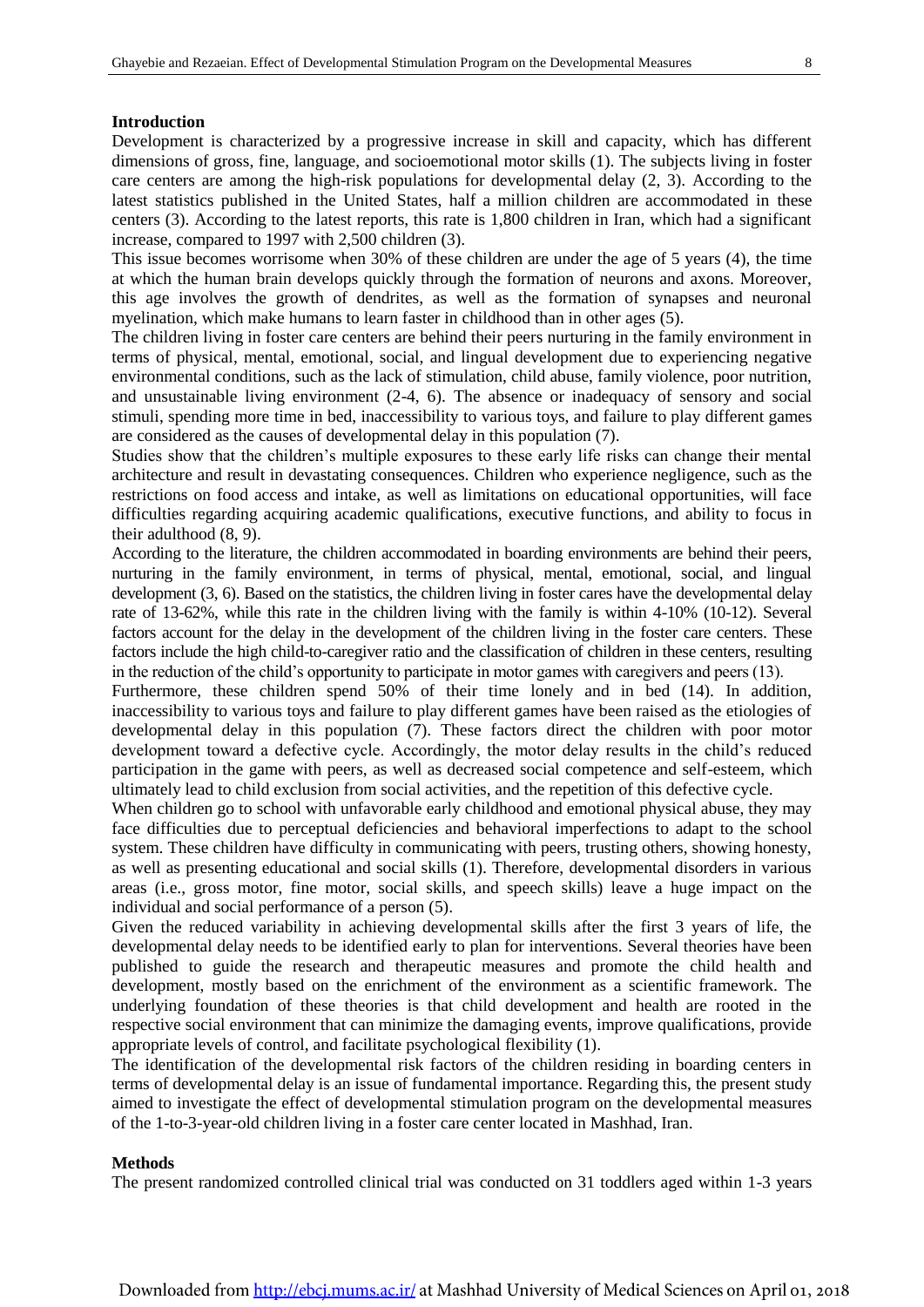living at Ali Asghar Foster Care Center of Mashhad, Iran, within 2016-2017. Based on the formula of determining the sample size for comparing the mean of two populations, the sample size was calculated as 9 cases for the investigation of gross motor development according to a study performed by Ali Abadi et al. (15) and 15 cases for fine motor development based on a study conducted by Farsi et al. (6) in each group.

The mean and standard deviation of 10 children in the pilot study were used to calculate the sample size for the investigation of the receptive and expressive language development. In this regard, 10 and 14 subjects were determined in each group for receptive and expressive language developments, respectively. Accordingly, the largest sample size was considered as the study population. A significance level of 95% and a test power of 80 were considered. Sampling was continued until the completion of the sample size.

Finally, 16 subjects in the intervention group and 15 cases in the control group were enrolled in the study. The research units were selected by convenience sampling method, and then assigned into two groups through simple random sampling technique using the tables of random number. The inclusion criteria were: 1) Iranian nationality, 2) age range of 12-36 months (according to the records), 3) no history of head trauma during birth, asphyxia, or intracranial hemorrhage during birth, 4) no severe malnutrition (child weight of  $>5<sup>th</sup>$  percentile), and 5) no history of physical illness or disorders in body systems (i.e., brain, digestive and kidney failures, diabetes, mental health limitation, such as mental retardation and depression) according to the records.

On the other hand, the exclusion criteria included: 1) child admission to the hospital or need for surgery during the intervention, 2) diagnosis of congenital disease by the physician during the intervention, 3) death during the study, and 4) severe stress, such as adoption by a family. We had no drop-outs in the study because the research units were in the foster care center.

The study was performed in a double-blind manner. The study population was unaware of the study because of their age. The control children were taken to the playroom on the opposite days of the intervention group, and they played the routine games of the institute. Furthermore, the examiner performing the Bayley Scales of Infant Development Screening Test (BSIDST) was unaware of the assignment of children to the intervention and control groups.

The data collection tools were demographic form, analog scales equipped with a stadiometer (SACA, Germany), and BSIDST (second edition, Bayley II) for measuring the developmental state. Bayley II is one of the most prestigious tools for assessing the development of the children within the age of 1- 36 months. Pearson Corporation, which currently owns the Bayley Scales Test Scoreboard, has designed and published a series of studies to determine the validity and reliability of the tool.

The results of the studies are presented, along with the Bayley package. Accordingly, the content and face validities of this test have been approved in the original version (16). Suleimani et al. (2013) confirmed the content and face validities of the translated version of this test (17). In the present study, the content and face validities of the Bayley Scales Test was also verified by consulting with 10 faculty members experienced in the field of child growth and development.

Suleimani et al. (2013) examined the reliability of this test in Iran on 260 children. The validity of this test was assessed using three methods, namely internal consistency estimation, test-retest reliability, and credibility of evaluators. The internal consistency values of the test were 0.96, 0.95, 0.94, and 0.95 in the cognitive subscale, receptive/expressive subscales, gross motor development, and fine motor development, respectively. Furthermore, the test-retest reliability in five domains and interrater reliability were 0.99 and 0.99, respectively (17). Additionally, the reliability of the tool was measured by test-retest reliability over a two-week interval, which was 0.95%.

In order to obtain the guideline for the identification of the procedure for developmental stimulation program, we searched on the PubMed, Siencedirect, SID, and Proquest databases with the keywords of 'development', 'guideline', and 'children'. In addition, we used the guidelines derived from the capability criteria, precise definition of the programs for any developmental field, and the available resources. The West Virginia Early Learning Standards Framework Guidelines were obtained from the website of the United States Department of Children and Families Support-Care Services (www.wvchildcare.org).

The West Virginia guidelines were then presented to five pediatric nurses and pediatricians to be reviewed in terms of comprehensiveness and practicality. After verifying the efficiency of the guidelines by experts, the researcher began to translate them. Subsequently, the guidelines and their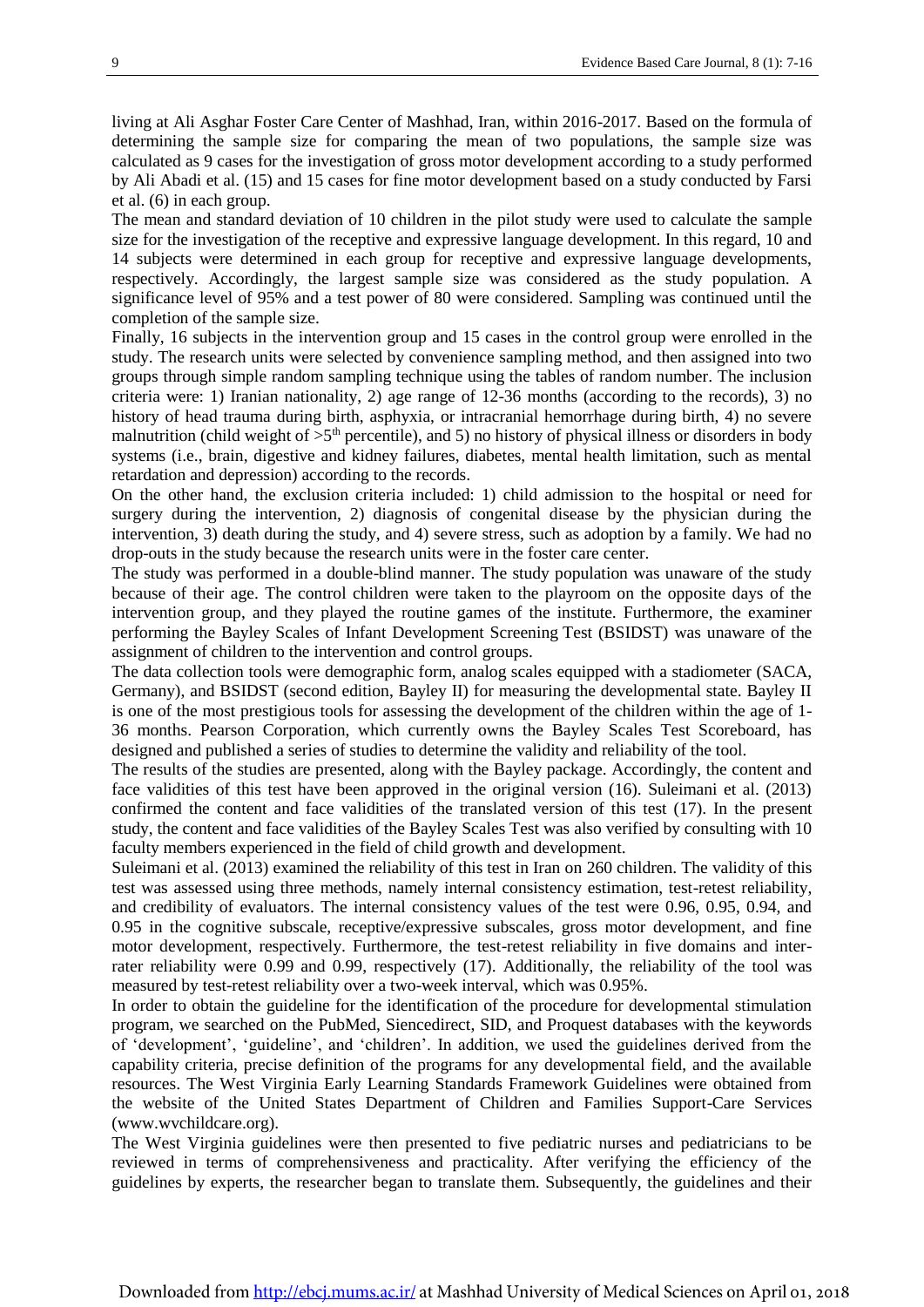translations were provided to the experts to be checked for the correctness of the translation. After verifying the validity of the translated version, the stories, games, and poems were replaced in accordance with the Iranian-Islamic culture in consultation with child development specialists, such as pediatric nurses, neurologists, and psychiatrists.

Subsequently, authoritative scientific resources, including reference books (e.g., Wong's Essentials of Pediatric Nursing), were considered to add further information to the guidelines. Moreover, a searching process was performed in the databases of PubMed, SienceDirect, SID, Proquest, and Google scholar, using the keywords of 'development', 'developmental stimulation', 'child', 'foster care', 'fine motor development', 'gross motor development', 'language development', and 'psychosocial development' to enrich the interventions.

After adding more information, the translated and compiled guidelines were presented to five pediatric nurses and pediatricians to be reviewed in terms of the validity. As a result, the activities used by the nurse and child caregiver to boost the child's developmental dimensions were provided in this guideline in the domains of socio-emotional (i.e., communication with adults and peers, selfawareness, self-esteem, and emotions), sensorimotor (i.e., fine and gross motors) and language (i.e., listening, understanding, communicating, and speaking) developments.

An introduction letter was obtained from the Faculty of Nursing and Midwifery of Mashhad and presented to the authorities of the research environment. Coordination was also made with the officials of Ali Asghar Foster Care Center at the first visit. For the sampling purpose, the researcher completed the selection form for the participants, containing inclusion and exclusion criteria, through interviewing with child caregivers, reviewing the child's records, and measuring the height and weight of the children. The demographic form was completed by interview and child's record.

The toddler game department in the foster care center was considered as the place of the intervention. Therefore, it was prepared and equipped on the basis of the equipment used in the guideline (e.g., installing posters and mirrors on the wall, putting toys and paints, and Play-Doh). Prior to the intervention, the Bayley II tool was used by the researcher to determine the child's developmental age in terms of sensorimotor, language, and socio-emotional developments. The weight and height of the child were measured and recorded by calibrated meter and balance.

The purpose of the developmental stimulation in the present study was to provide standard interventions to meet the developmental needs of the children and help develop the developmental capabilities of any toddler based on the translated and compiled guidelines of the West Virginia Early Learning Standards Framework. These guidelines included developmental stimulation in the fields of socio-emotional (i.e., communication with adults and peers, self-awareness, self-esteem and emotions) and language (i.e., listening, understanding, communicating, and speaking) developments.

The timeline of the intervention was determined as every two weeks using the guidelines and the natural developmental stages of the children aged 1-3 years. During this age, the activities that the child should be able to do range from simple to complex. Chronological age was the child's inclusion criterion on the developmental map. Accordingly, the location of the child was determined on the designed map, and this was the starting point of the interventions. The interventions were implemented for the child after the point was marked on the map, indicating more complex activity than the starting point skills.

The developmental stimulation program was fulfilled for each child individually, but in a collective environment. In this regard, each child received 10-20 min of direct stimulation. If several children were in the same position on a map, the activity was usually carried out in a group. The interactions and activities in the room were indirectly monitored by the researcher. The intervention was held in eight weeks as three 2-h sessions per week on odd days. In this respect, nine children in two groups (each group for 2 h) came to the playroom and received the intervention.

The intervention was carried out by a researcher and with the aid of researcher assistants who were the member of interested and volunteer caregivers in foster care centers and trained by the researcher on the implementation of interventions. The purpose of the selection of researcher assistants from foster care centers was to facilitate the continuation of the intervention for children after completing the study. The intervention program in each session included familiarity items and communication with the child, chronological age determination, referral to the timeline of developmental stimulation intervention to identify the activities providing developmental needs, implementation of the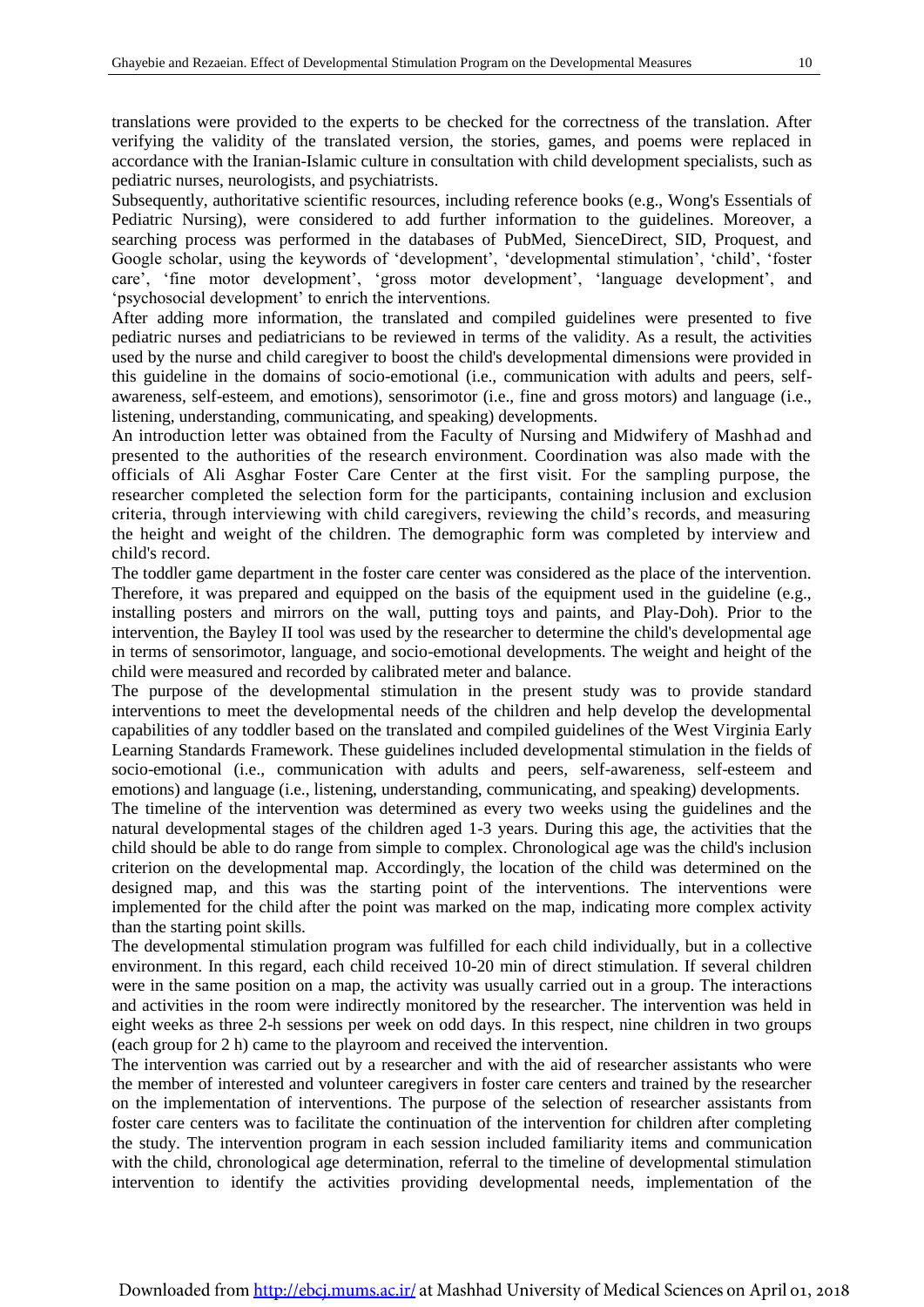recommended activities for 10-20 min, permission to repeat activity individually during the rest of the session, and then end the meeting.

After completing the activities in the intervention group (the eighth week post-intervention), the second stage was related to the developmental measures. At this stage, as in the first stage in the playroom of the foster care center, the Bayley tool was used to obtain the developmental measures. In addition, the calibrated meter and balance were applied for the measurement of height and weight, respectively.

The children in the control group received the routine cares of the center. After the completion of the intervention in the intervention group and collection of the data before and after the intervention in both groups, the same procedure was performed for the control group in order to consider the ethics. The current study was approved by the Ethics Committee of Mashhad University of Medical Sciences, Mashhad, Iran (code of 931411). All ethical considerations in the research proposal were regarded in the process of the implementation of the study. Additionally, the interventions performed for the intervention group were identically conducted for the control group to observe the ethics in the research after the end of the data collection stage (i.e., after the second measurement step).

The data were analyzed in SPSS software (version 11) using Kolmogorov-Smirnov and Shapiro-Wilk tests to examine the normal distribution of the quantitative data. Descriptive statistics, including dispersion, central tendency (i.e., mean and standard deviation), and frequency distribution, were utilized to describe the children's profile in each of the two groups. The quantitative clinical outcomes of the two groups with normal distribution were evaluated using paired sample t-test. Furthermore, the independent t-test was run to compare the two groups. The confidence level of 95% and the significance level of 0.05 were considered for all tests.

#### **Results**

The mean chronological ages of the children  $(n=31)$  in the control and intervention groups were 19.9±5.5 and 21.0±0.6 months at the baseline, respectively. The independent t-test results showed that the two groups were homogeneous in this regard at the baseline  $(P=0.61)$ . In total, the intervention group consisted of 10 males (62.5%) and 6 females (37.5%), and the control group included 7 males (47%) and 8 females (53%). According to the results of the Chi-square test, the two groups were homogeneous in terms of gender distribution  $(P=0.53)$ . The comparison of the demographic characteristics of toddlers in both intervention and control groups is presented in Table 1.

Based on the independent t-test, the mean age of receptive language development  $(P=0.64)$  and expressive language development (P=0.32) was not statistically different between the two groups before the intervention. Nonetheless, these variables were significantly different between the two groups after the intervention (P=0.003 and P<0.001, respectively). Similarly, there was no significant difference between the two groups in terms of the age of gross motor development  $(P=0.68)$  and fine motor development  $(P=0.36)$  at the pre-intervention stage. Therefore, the two groups were homogeneous in terms of this variable.

However, the independent t-test results revealed a significant difference in the mean age of gross motor development between the two groups after the intervention (P=0.02). Nonetheless, no significant difference was observed between the two groups regarding the mean age of fine motor development at the post-intervention stage (P=0.96) (Table 2).

| Variables   | Intervention   | Control          | $P-value*$ |
|-------------|----------------|------------------|------------|
|             | $Mean \pm SD$  | $Mean \pm SD$    |            |
| Age (month) | $21.0+6.0$     | $19.9 \pm 5.5$   | 0.61       |
| Height (cm) | $79.5 \pm 5.5$ | $84.0 \pm 5.5$   | 0.03       |
| Weight (kg) | $9.8 \pm 1.7$  | $9.9 \pm 1.0$    | 0.94       |
| Gender      | Frequency (%)  | Frequency $(\%)$ |            |
| Female      | 6(37.5%)       | 8(53%)           | $0.53**$   |
| Male        | $10(62.5\%)$   | 7(47%)           |            |

**Table 1. Comparison of the demographic characteristics of toddlers in both intervention and control groups**

\*\* Independent t-test

\*\* Chi-square test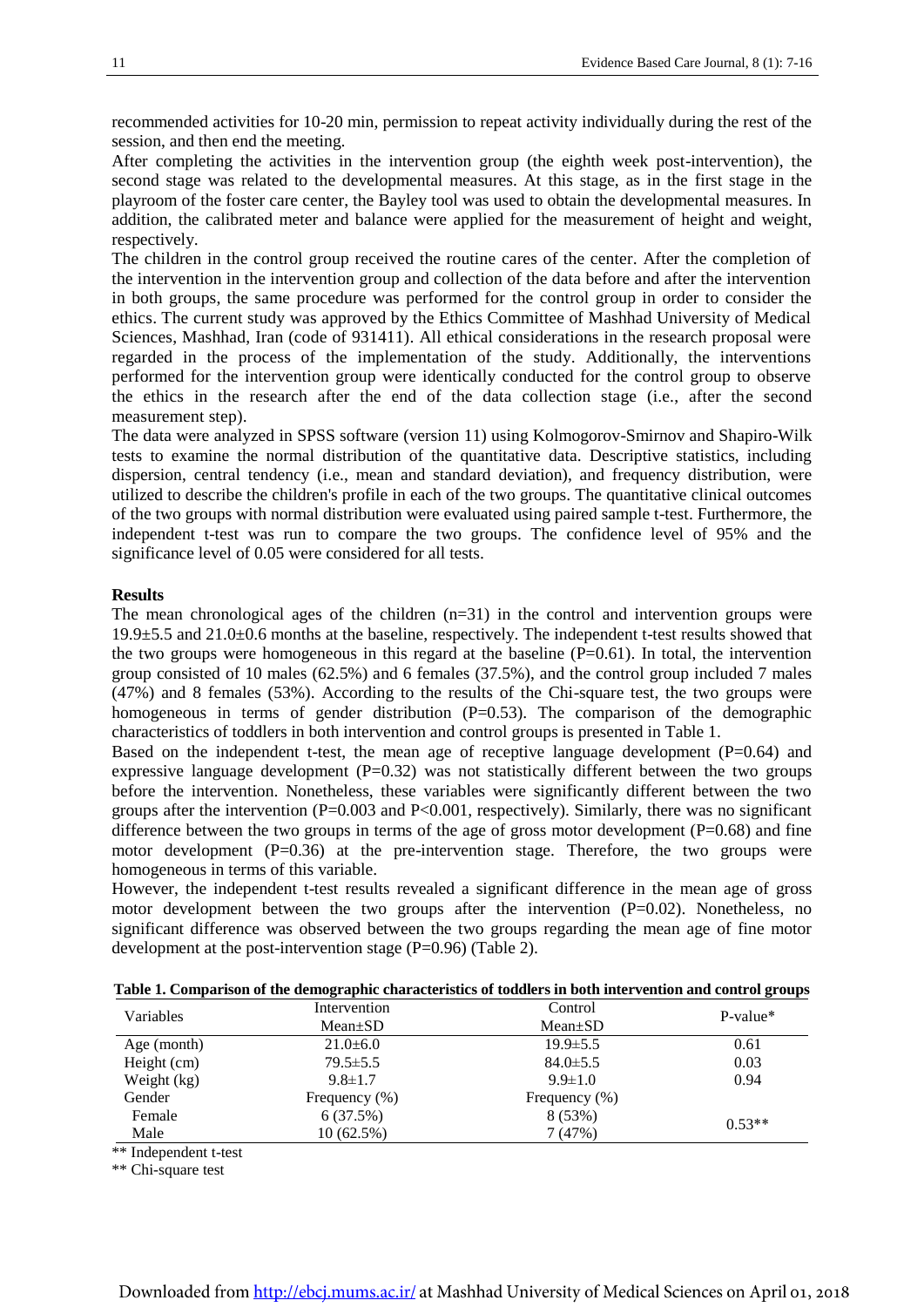| Variables                                                      | Intervention (Mean±SD) | Control (Mean±SD) | Inter-group test results<br>(independent t-test) |
|----------------------------------------------------------------|------------------------|-------------------|--------------------------------------------------|
| Receptive language                                             |                        |                   |                                                  |
| development age (month)                                        |                        |                   |                                                  |
| Before intervention                                            | $14.7 + 4.4$           | $6.2 \pm 15.6$    | $P=0.64$                                         |
| After intervention                                             | $4.1 \pm 25.7$         | $4.8 \pm 20.3$    | $P=0.003$                                        |
| Percentage of size difference<br>before and after intervention | 75%                    | 30%               |                                                  |
| Expressive language<br>development age (month)                 |                        |                   |                                                  |
| Before intervention                                            | $13.8 \pm 6.1$         | $11.4 \pm 7.0$    | $P=0.32$                                         |
| After intervention                                             | $2.2 \pm 24.7$         | $4.3 \pm 19.00$   | P<0.001                                          |
| Percentage of size difference<br>before and after intervention | 79%                    | 67%               |                                                  |
| Gross motor age (month)                                        |                        |                   |                                                  |
| Before intervention                                            | $22.3 \pm 5.3$         | $23.1 \pm 5.3$    | $P=0.68$                                         |
| After intervention                                             | $31.8 \pm 7.7$         | $25.9 \pm 5.5$    | $P=0.02$                                         |
| Percentage of size difference<br>before and after intervention | 42%                    | 12%               |                                                  |
| Fine motor age (month)                                         |                        |                   |                                                  |
| Before intervention                                            | 28.80±7.51             | $31.1 \pm 6.3$    | $P=0.36$                                         |
| After intervention                                             | $36.7 \pm 8.0$         | $36.5 \pm 6.1$    | $P=0.96$                                         |
| Percentage of size difference<br>before and after intervention | 27%                    | 17%               |                                                  |

**Table 2. Comparison of development age between the intervention and control groups before and after the intervention**

#### **Discussion**

According to the findings of the present study, the developmental stimulation program improved the score of receptive language development, expressive language development, and gross motor development. Nevertheless, this intervention exerted no significant effect on fine motor development score. In the present study, the age of receptive and expressive language development in both groups was homogeneous at the baseline. However, 2 months after the intervention, the age of receptive and expressive language development in the intervention group showed a significant increase, compared to that in the control group.

Regarding this, it can be concluded that the present intervention was able to improve the age of the child's receptive and expressive language development. This is in line with the findings obtained by Aparicio et al. (2002) (18). Aparicio et al. (2002) conducted a study titled "Early Language Stimulation of Down's Syndrome Babies in Spain" on 36 children aged 0-7 months. In the mentioned study, the development stimulation program was implemented by the physician for the child in the presence of the mother. During the rest of the day, the mother was trained home-made procedures for one week (60 min each time).

The mothers played the educated games at home and regularly recorded daily efforts for each behavioral purpose on the development sheet. The results showed that the mean score of changes in the language development in children who were stimulated from the younger age was higher than that in the children stimulated at older age. Moreover, the results of one-way ANOVA between different stages indicated that this difference was significant in the successive evaluations. Although in the mentioned study, there was no separate report on the findings of receptive and expressive language development, this progress was consistent with children's linguistic skills (18).

In the present study, the study population was at the toddler age. The most important feature of language development in toddler age group is the rise of receptive language development, as the ability to express language is far more than the child's words. The toddler age is actually the golden age of language development. However, the best age of expressive language development occurs after the toddler age (i.e., preschool age). During the toddler age, the child mostly focuses on the perception of words and range of vocabularies (2).

Accordingly, the children subjected to language enhancement interventions were in great benefit since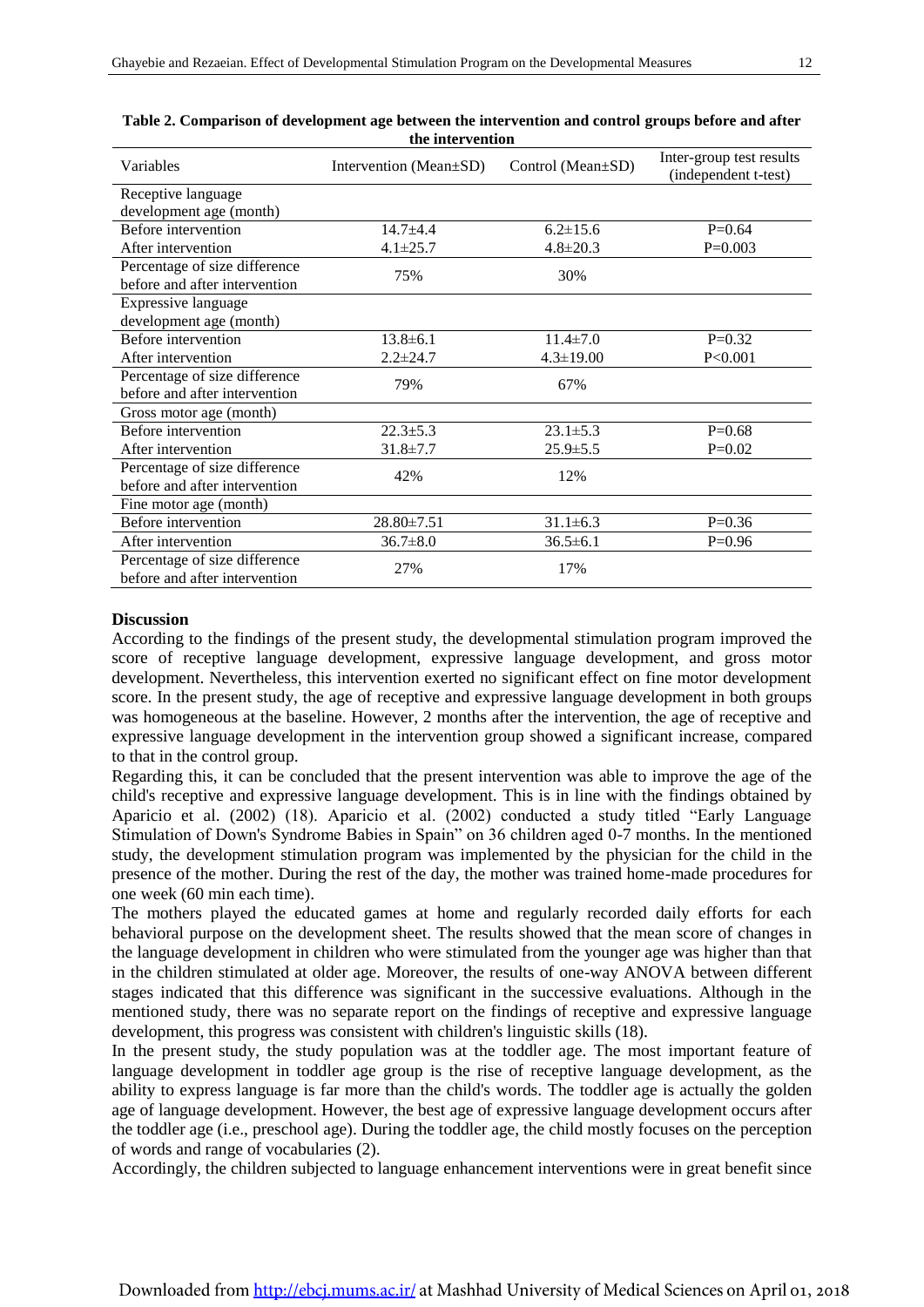they were in higher readiness for language perception, and thereby obtained improved language development score, compared to the control group. The preschool course is usually considered an ideal course for the expressive language development. However, the developmental interventions at this age also have a significant impact on the expressive language development.

In the present study, one of the reasons for the obtained results in the field of receptive and expressive language developments was the children's underlying developmental environment, namely, the foster care center. There is a defective attitude governing the foster care centers as they believe that the caregivers should not be emotionally dependent on children and should keep their distance with them to be effective (19). As a result, the caregivers show the commercial behavior with the child care profession in these centers and perform daily tasks perfunctorily with the least speech, minimum eye contact, and limited social interaction and affection for children.

The caregivers rarely respond to the children's feelings or attempt to make eye contact, make word, and cry by the child (20). In addition, these children have little social interaction with adults, and they interact almost exclusively with their caregivers for vital care, such as nutrition and health. Furthermore, the play equipment for these children is almost limited to balls, toy bricks, and dolls. Regarding the importance of the two essential components of care and education for infants and young children, these children have a sustainable and consistent caregiver for a long time regardless of their settlement places (weather at home or foster care center). The caregiver's behaviors create developmental opportunities for the child that are responsive (1).

In the present study, the child during the intervention were exposed to an environment rich in interactions and stimulations that were expanded with games, books, and poetry. As a result, the expressive language development of the intervention group showed a significant expansion. There was no significant difference between the two groups in terms of gross and fine motor developments before the intervention. However, after two months of intervention, gross motor development in the intervention group showed a significant increase, compared to that in the control group. However, the two groups showed no significant difference in terms of the fine motor development at the postintervention stage.

Taneja et al. (2002) examined the impact of 90-minute game structure on 30 children within the age group of 6 months to 2.5 years residing in Mother Teresa orphanages in India. In this study, the games were designed in collaboration with psychologists in the department of child development, and then carried out by certain caregivers during the day within the hours when the child was in an open environment of foster care center in a three-month period. The results showed that the mean motor, cognitive, and social developments of the children were significantly higher than those before the intervention (21). The findings of the mentioned study are in line with those of our study although they did not report gross and fine motor developments separately.

The results of this study are consistent with the gross motor score and the motor development theory of 'dynamic system'. This theory expresses that the changes in toddlers' motor behaviors are the result of their interaction, environment, and tasks. Based on this theory, nerve and environmental factors are effective in establishing the developmental changes. Accordingly, not only inheritance, but also environment play active roles in the growth process (1).

In line with this theory, the manipulation of the environmental experiences of individuals in the intervention group, who had a similar state of gross motor to the control group at the baseline, resulted in a better overall performance in terms of gross motor over the same period. This advancement can be interpreted with the richness of the environmental experiences gained through the guidelines.

The manipulation of the environment and the facilities available to the child resulted in the enrichment of the child's environment. It can also be argued that the foster care centers, in spite of providing shelter and food for children, usually ignore the basic facilities required for the developmental needs of the children (3). Therefore, the child's initial experiences of motion and exploration, which are the vital mechanisms for the development of the nervous system of basic behaviors, are often overlooked in these centers.

The present study examined the activities recommended in the essential guideline. In this regard, based on the intervention, the children were required to leave the bed to perform collective activities in the environment of the foster care center. This helped improve the gross motor development of the children who were restricted to their rooms and beds. The results are inconsistent with the findings reported by Rezaeian et al. on infants (0-1 year old) living in foster care centers. In the mentioned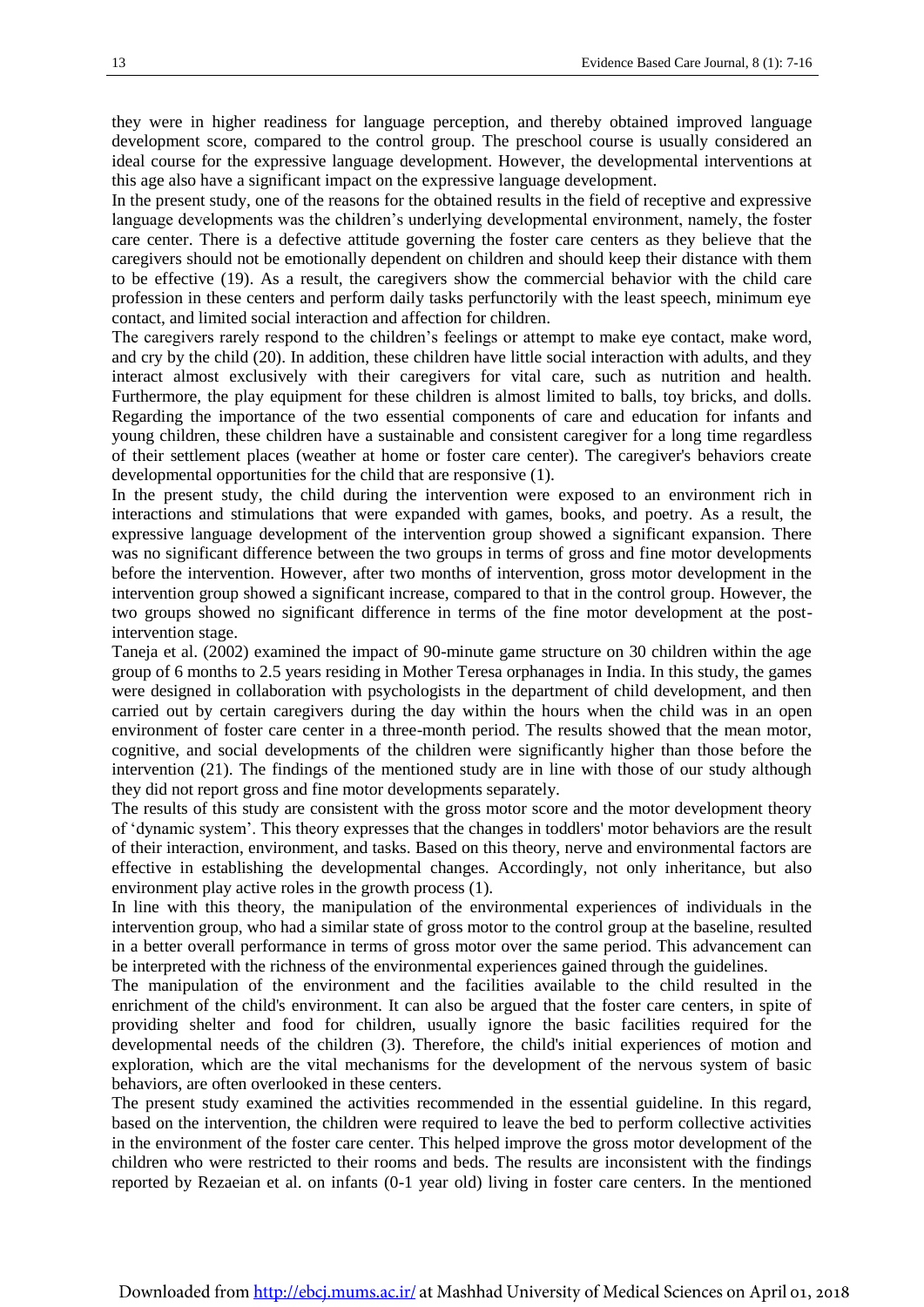study, the implementation of developmental stimulation package for 24 sessions in 8 weeks was effective in fine motor development (22). However, there was no significant effect on the gross motor development age (23).

One of the reasons for these discrepancies can be attributed to the variations in the measurement tool, which seems to be effective enough here. In this regard, in the mentioned study, they utilized Denver tool as a developmental measurement instrument, which is commonly used as a screening tool. However, in the current study, we employed the Bayley II, which is commonly employed as a diagnostic tool and possesses high reliability and sensitivity for determining the developmental age. Regardless of this difference, another reason for disagreement between the findings of the present study and those of the mentioned study can be due to the difference in the age of children that seems to be a more important and meaningful difference between the two studies.

In this respect, the study population in the study of Rezaeian et al. was within infancy age, while our subjects were at toddler age. According to definition, the gross motor skills are those acquired from the early birth to the middle of the young age, and are focused on the child's locomotion skills. When children reach the age of two years, they can stand, walk, and climb stairs. These skills are acquired in the early years of life, and the person continues to strengthen and control them until adulthood. It can be said that gross motor skills involve large muscles of the body and whole body movement (1).

The fine motor skills involve the coordination of small muscles of the body in movements, such as the eyes, and fingers, allowing the person to write, grasp small objects, and clothe (1). As shown in the nature of these skills, gross motor skills often present at the lower extremities, while the motor skills present at the upper limb of the child. The developmental stimulation packages for ordering developmental interventions were based the developmental needs of each period for time-alignment interventions. With regard to the cephalocaudal principle of developmental skills, developmental packages were inevitably arranged to focus on the interventions in the upper limb skills more than that in the lower extremity in terms of timeline.

In this way, the two above-mentioned conclusions, which appear to be contradictory at the first sight, are in fact complementary. Finally, it can be concluded that the developmental stimulation packages arranged on the basis of children's developmental needs often focus on the stimulation of fine motor skills in the first year of life, and then on gross motor skills at toddler age. Accordingly, when these packages were only used at the infancy age, they had a greater impact on the fine motor skills, and when used only at toddler age, they had a greater impact on the gross motor skills.

One of the strengths of this study was the attraction of attention to the cultural context of the study population. In this respect, the recommended games and songs were equated before the intervention with the West Virginia Early Learning Standards Framework Guideline and replaced with games and Islamic-Iranian games and songs to have more acceptance among the children. According to Vygotsky's contextual perspective theory, the adults focus on the methods and principles that they transmit to children (i.e., their beliefs, values, customs, and cultural skills). He believed that the background culture should be considered in all fields of development because one of the main goals of all cultures is the empowerment of the child in order to acquire the values and cultural skills of the same societies (1).

One of the limitations of the present study is that there was no possibility to use a random sampling method because of the sample size limitation. Therefore, we had to use the convenience sampling method. Furthermore, since the investigated center was the only place of its kind in the city of Mashhad, there was no possibility of performing a multi-center trial. However, the implementation of a single-center trial leads to more uniform sampling and, it is more appropriate for a clinical trial. On the other hand, it can ultimately reduce the access to the samples.

#### **Implications for Practice**

Prevention is the best strategy for the treatment of developmental delay. The accomplishment of earlier diagnosis and implementation of developmental delay intervention would result in the achievement of better clinical outcomes. The results of the present study were indicative of the chance of promoting developmental skills at toddler age. Additionally, the modified West Virginia Early Learning Standards Framework can be used as an effective guide to elevate children's developmental skills. Therefore, this framework can be offered to well-being centers to be used in foster care centers and kindergartens.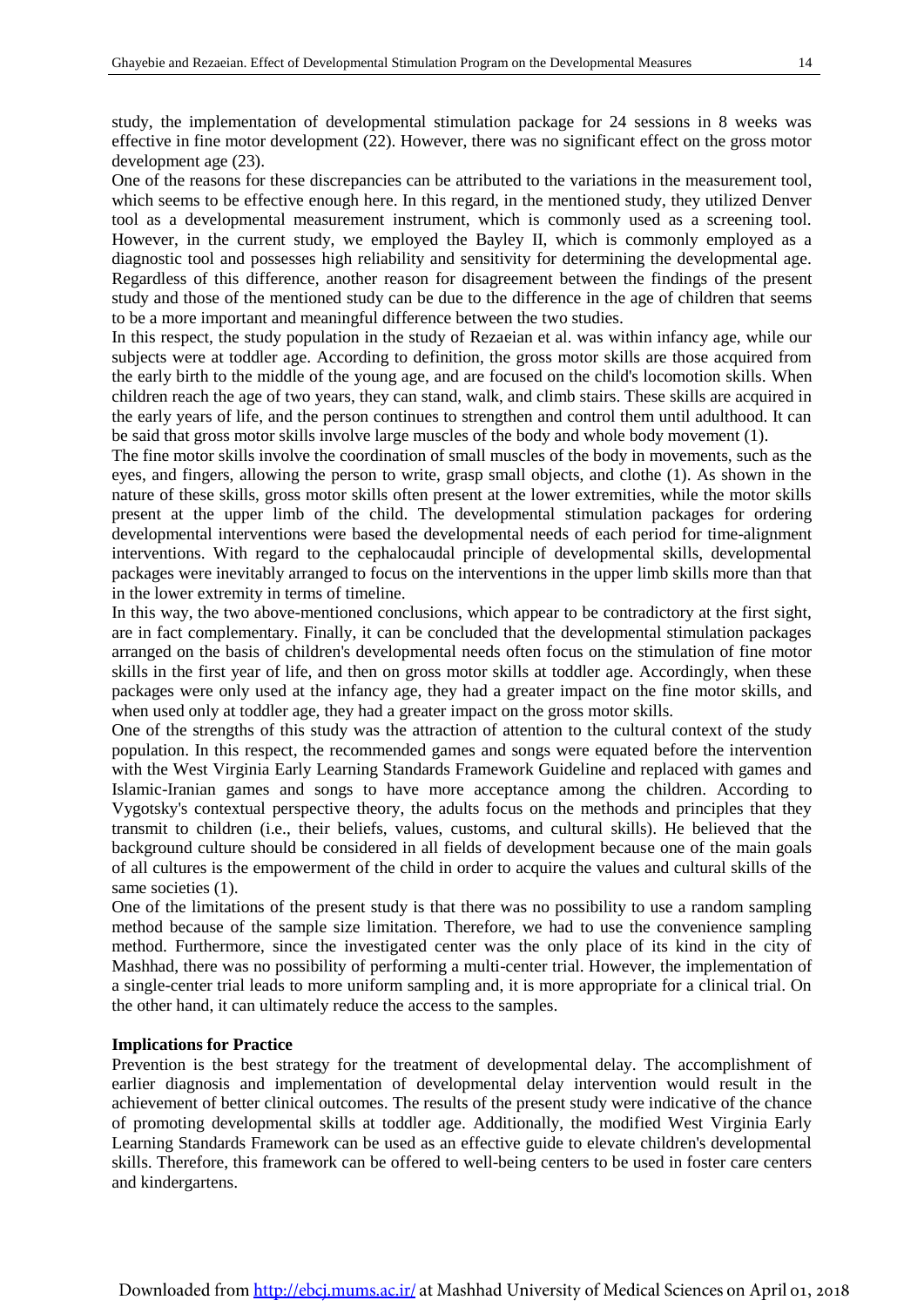The developmental guidelines are also recommended if they are sectioned and applied for a specific age group. The previous skills should not be omitted while using these guidelines because in the present study, the guidelines were sectioned for toddler age, the interventions of the infancy age were not used. Accordingly, no significant clinical success was achieved in the fine motor skills that are more often considered at the infancy age. It is recommended that future studies consider the gender differences in developmental measures following developmental stimulation.

In addition, the ordering of interventions should also be adjusted based on the gender differences at a later stage because the children at the toddler age are aware of sex differences and have a greater tendency toward behaviors and games tailored to their gender. However, in the present study, this issue was not considered due to the limited sample size.

#### **Acknowledgments**

This article was adapted from a research project approved by Mashhad University of Medical Sciences (code of 931411) and recorded in the Iranian Registry of Clinical Trials (No. 2016040621090N2). Hereby, the authors would like to thank and appreciate the Deputy of Research of the University Mashhad Medical Sciences in order to fund this study, and the professors who helped us in the process of determining the validity of the developmental tool and package. We also extend our gratitude to all staff of Ali Asghar Foster Care Center of Mashhad for their collaboration with this project.

#### **Conflicts of Interest**

The authors declare no conflicts of interest.

#### **References**

- 1. Berk LE. Child development. London: Pearson Education; 2006.
- 2. Bruskas D. Children in foster care: a vulnerable population at risk. J Child Adolesc Psychiatr Nurs. 2008;21(2):70-7.
- 3. American Academy of Pediatrics. Committee on Early Childhood and Adoption and Dependent Care. Developmental issues for young children in foster care. Pediatrics. 2000;106(5):1145-50.
- 4. U.S. department of health and human services. Administration for children and families, administration on children, youth and families, children's Bureau. AFCARS Report-Current Estimates as of August 2002. Washington, DC: Author. Research and Evaluation, Administration for Children and Families, US Department of Health and Human Services; 2016.
- 5. Nahar B, Hossain MI, Hamadani JD, Ahmad T, Huda SN, Grantham-McGregor SM, et al. Effects of food supplementation and psychosocial stimulation on growth and development of severely malnourished children. Eur J Clin Nutr. 2012;66(6):701-9.
- 6. Farsi A, Abdoli B, Kaviani M, Kaviani A. Influence of perceptual experience-gross and fine motor movements and motor development of infants 5-8 months of use. Motor Learn Movem Sports. 2010;5:71-84 (Persian).
- 7. Rasoli M, Lankarani NB, Rahgoy A. The effect of play therapy on children's social development (4-6 years) with delayed social development in nursery Ameneh. Institute Hum Culture. 1997;1376:205-12 (Persian).
- 8. de Mouraa DR, Costa JC, Santos IS, Barros AJ, Matijasevich A, Halpern R, et al. Risk factors for suspected developmental delay at age 2 years in a Brazilian birth cohort. Paediatr Perinat Epidemiol. 2010;24(3):211-21.
- 9. Eickmann SH, Lima AC, Guerra MQ, Lima MC, Lira PI, Huttly SR, et al. Improved cognitive and motor development in a community-based intervention of psychosocial stimulation in northeast Brazil. Dev Med Child Neurol. 2003;45(8):536-41.
- 10. Silver J, Dilorenzo P, Zukoski M, Ross PE, Amster BJ, Schlegel D. Starting young; improving the health and developmental outcomes of infants and toddlers in the child welfare system. Child Welfare. 1999;78(1):148-65.